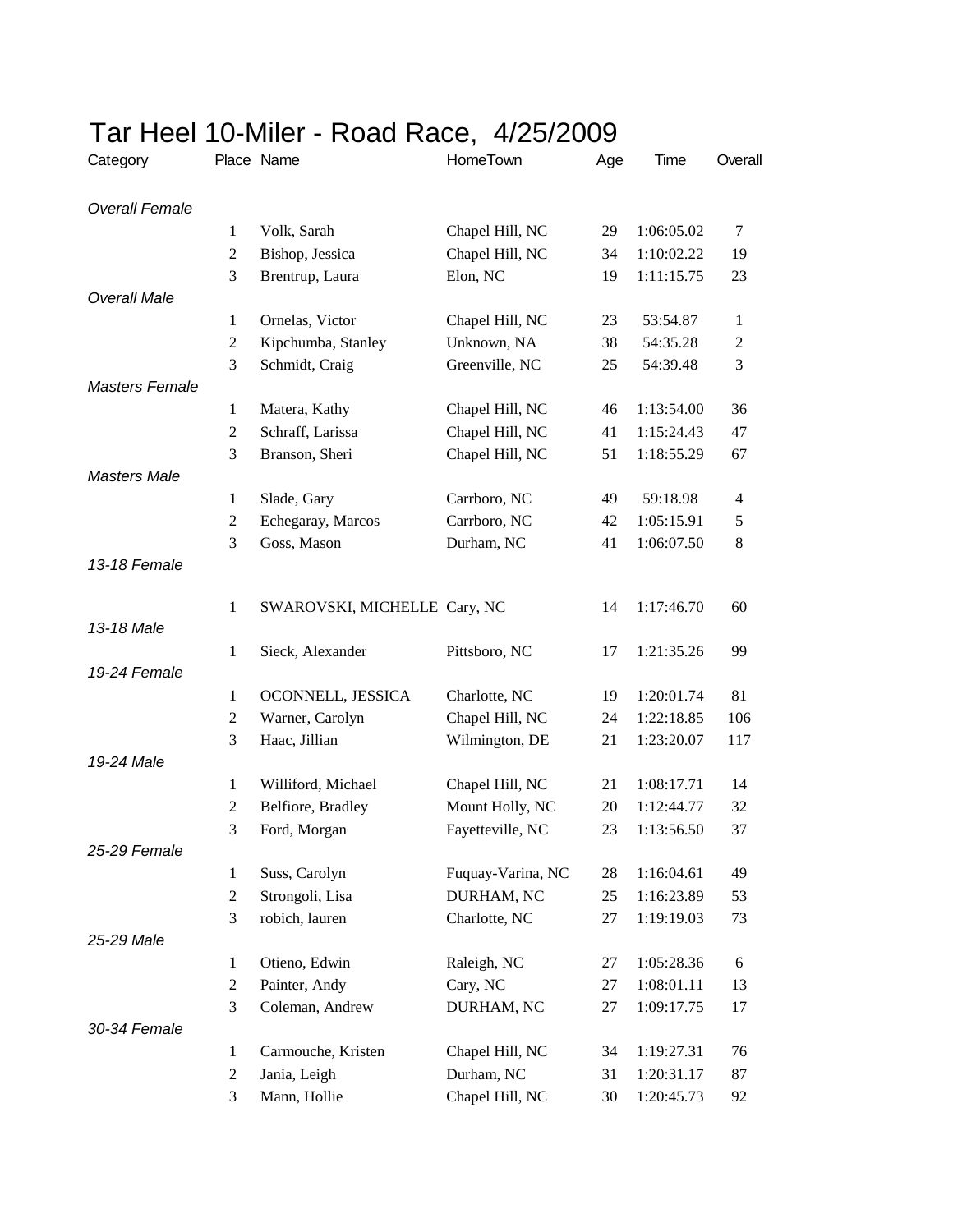| 30-34 Male   |                |                                         |                                    |          |                          |     |
|--------------|----------------|-----------------------------------------|------------------------------------|----------|--------------------------|-----|
|              | $\mathbf{1}$   | Robin, Nicholas                         | Unknown, NA                        | 30       | 1:11:05.46               | 22  |
|              | $\overline{2}$ | Martin, John                            | Durham, NC                         | 31       | 1:12:13.77               | 30  |
|              | 3              | Macias, Tomas                           | RALEIGH, NC                        | 33       | 1:13:13.20               | 34  |
| 35-39 Female |                |                                         |                                    |          |                          |     |
|              | 1              | Brandon, Julia                          | Durham, NC                         | 36       | 1:16:13.75               | 52  |
|              | $\overline{2}$ | Cissi, Tracy                            | Apex, NC                           | 38       | 1:19:56.32               | 79  |
|              | 3              | Lee, Jessica                            | Chapel Hill, NC                    | 39       | 1:22:33.67               | 108 |
| 35-39 Male   |                |                                         |                                    |          |                          |     |
|              | $\mathbf{1}$   | PORTER, JEFFERY                         | Sanford, NC                        | 37       | 1:08:29.45               | 15  |
|              | 2              | Reinhardt, Matthew                      | Pinehurst, NC                      | 36       | 1:10:25.54               | 20  |
|              | 3              | Reuveni, Johnatan                       | Durham, NC                         | 36       | 1:11:38.32               | 25  |
| 40-44 Female |                |                                         |                                    |          |                          |     |
|              | $\mathbf{1}$   | Clough, Jenny                           | Chapel Hill, NC                    | 44       | 1:19:11.03               | 69  |
|              | 2              | Fawzi, Rhonda                           | Chapel Hill, NC                    | 40       | 1:19:20.20               | 74  |
|              | 3              | Moore, Crystal                          | Raleigh, NC                        | 42       | 1:19:25.60               | 75  |
| 40-44 Male   |                |                                         |                                    |          |                          |     |
|              | $\mathbf{1}$   | Cull, Bob                               | Alexandria, VA                     | 42       | 1:07:06.76               | 9   |
|              | 2              | Mead, Russell                           | Chapel Hill, NC                    | 44       | 1:08:53.90               | 16  |
| 45-49 Female | 3              | McGahan, Patrick                        | Chapel Hill, NC                    | 44       | 1:09:24.95               | 18  |
|              |                |                                         |                                    |          |                          | 71  |
|              | 1<br>2         | Dempsey, Molly<br>Williams, Christianna | Chapel Hill, NC<br>Chapel Hill, NC | 47<br>45 | 1:19:13.58<br>1:24:19.80 | 125 |
|              | 3              | Moore, Karen                            | Chapel Hill, NC                    | 47       | 1:26:04.99               | 145 |
| 45-49 Male   |                |                                         |                                    |          |                          |     |
|              | $\mathbf{1}$   | Seal, Kerry                             | CARY, NC                           | 49       | 1:07:54.70               | 12  |
|              | 2              | Harmody, Matthew                        | Southern Pines, NC                 | 47       | 1:12:01.86               | 27  |
|              | 3              | Jackson, Robert                         | Cary, NC                           | 48       | 1:15:57.69               | 48  |
| 50-54 Female |                |                                         |                                    |          |                          |     |
|              | 1              | Dunn, myong                             | Durham, NC                         | 52       | 1:20:55.33               | 94  |
|              | 2              | Reed, Linda                             | Chapel Hill, NC                    | 54       | 1:27:13.90               | 160 |
|              | 3              | Powell-Craney, Angela                   | Rougemont, NC                      | 51       | 1:38:54.11               | 269 |
| 50-54 Male   |                |                                         |                                    |          |                          |     |
|              | 1              | McCleary, Jim                           | Raleigh, NC                        | 54       | 1:17:05.71               | 57  |
|              | $\mathfrak{2}$ | Williams, Doug                          | Saxapahaw, NC                      | 50       | 1:20:14.71               | 84  |
|              | 3              | Ostrowski, Fred                         | Bahama, NC                         | 51       | 1:20:31.76               | 88  |
| 55-59 Female |                |                                         |                                    |          |                          |     |
|              | 1              | Christian, Holly                        | Chapel Hill, NC                    | 58       | 1:24:18.41               | 124 |
|              | $\overline{2}$ | Tyler, Eileen                           | Chapel Hill, NC                    | 56       | 1:33:30.76               | 222 |
|              | 3              | Warner, Peggy                           | Cary, NC                           | 55       | 1:34:18.50               | 233 |
| 55-59 Male   |                |                                         |                                    |          |                          |     |
|              | 1              | MOSS, GARY                              | Raleigh, NC                        | 58       | 1:07:07.83               | 10  |
|              | $\mathfrak{2}$ | Hutchinson, Gerald                      | Charlotte, NC                      | 59       | 1:07:30.22               | 11  |
|              | 3              | van der Horst, Charles                  | Chapel Hill, NC                    | 57       | 1:11:56.72               | 26  |

*60-64 Female*